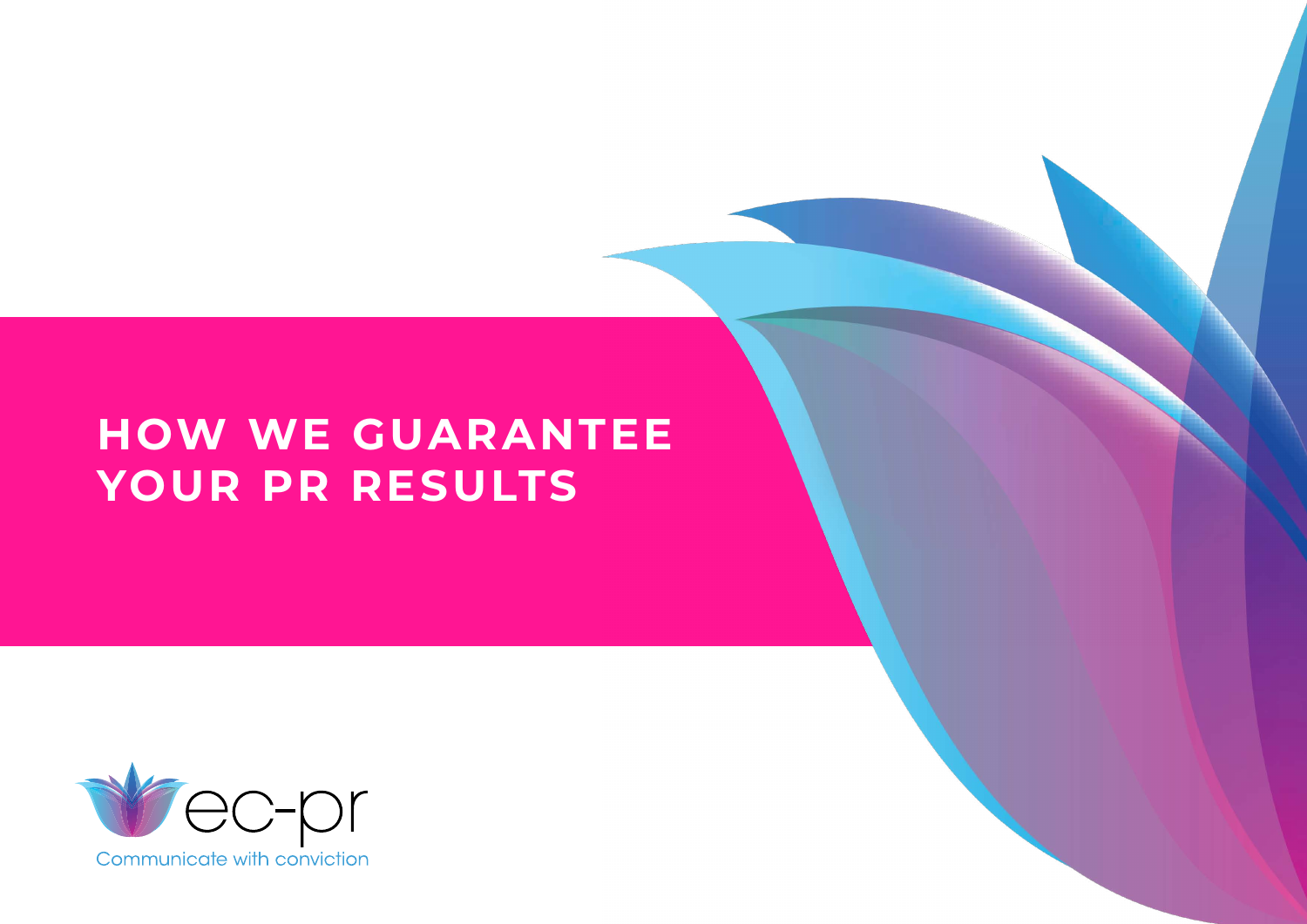# **TURBO CHARGE YOUR PR**



**Most CMOs will be familiar with PR output – news releases, articles, media relations and so forth - but many may be surprised that a PR company would be driving the communication strategy.** 

We've found that the absence of a working communication strategy hamstrings a client's ability to achieve their business goals, whilst its presence accelerates it.

This is because a **communication strategy puts your customer at the heart of everything you say, do and develop**. It ensures your leadership, internal teams and external communications are focused and aligned, saying the right things to the right people, at the right time in the customer journey.

## **THREE PHASE APPROACH:**

Every business is on a different journey. Our approach is modular, so you only pay for what you need, delivered in **three phases:**

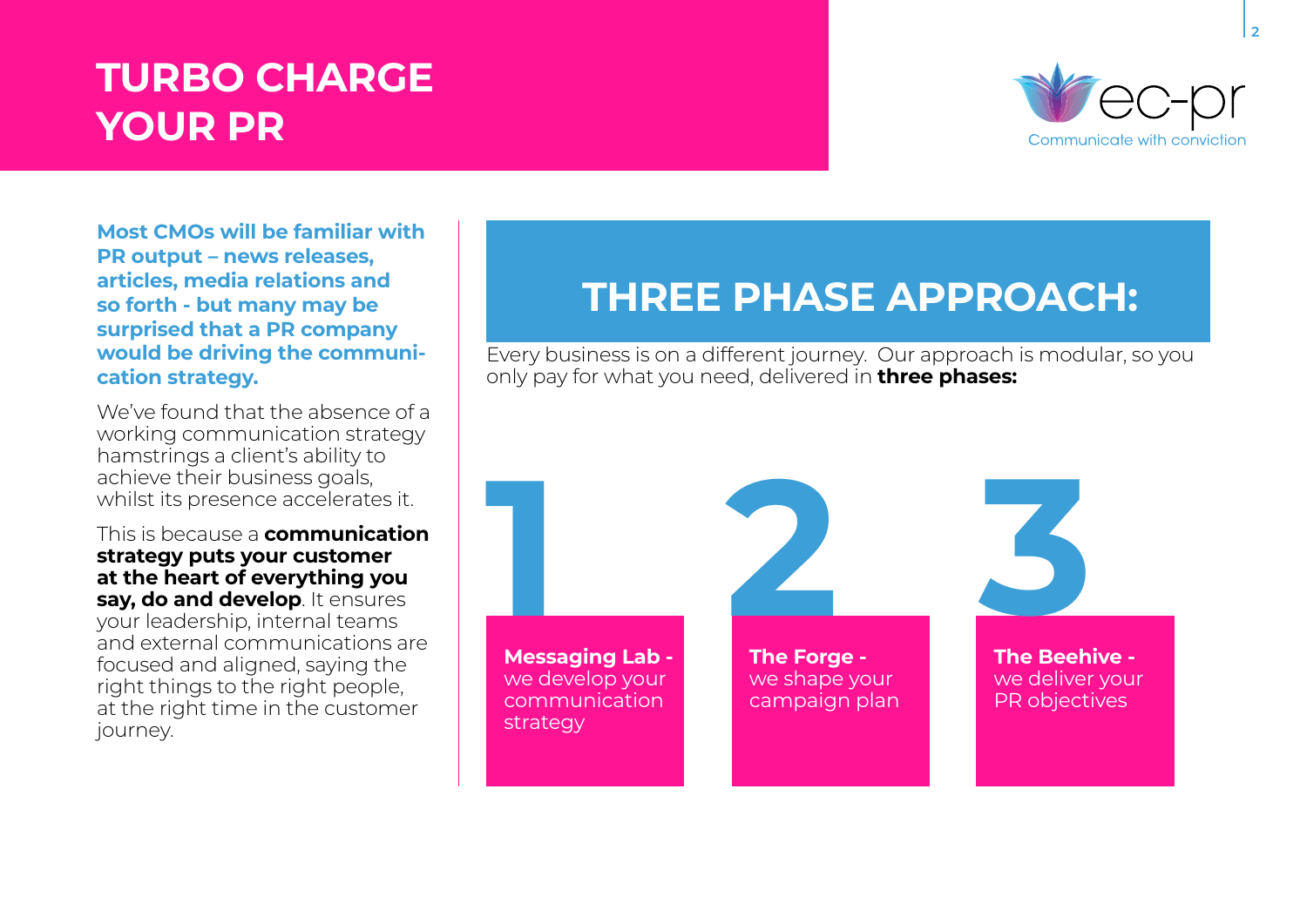## **THE MESSAGING LAB Communication strategy**



**Your communication strategy sits just below the business strategy – it distils your existing sales and marketing knowledge, insight and expertise ensuring alignment consistency across the business. We help you to develop your communication strategy in our Messaging Lab.** 



**"**

The tangible outcome of the **Messaging Lab** is a fully-validated communication strategy which is aligned to your sales requirements. This equips and enables your people to engage your target personas in a consistent and compelling way, rooted in fact and endorsed by your customer base.

Inspired by the works of marketing guru *J. Michael Gospe Jr*, our Messaging Lab comprises a series of structured workshops and consultancy engagements that deliver actionable insights comprising:

> **MESSAGING LAB1 - Value proposition and target personas**

**MESSAGING LAB2 - Positioning statements and messaging**

**VALIDATION - stakeholder endorsement**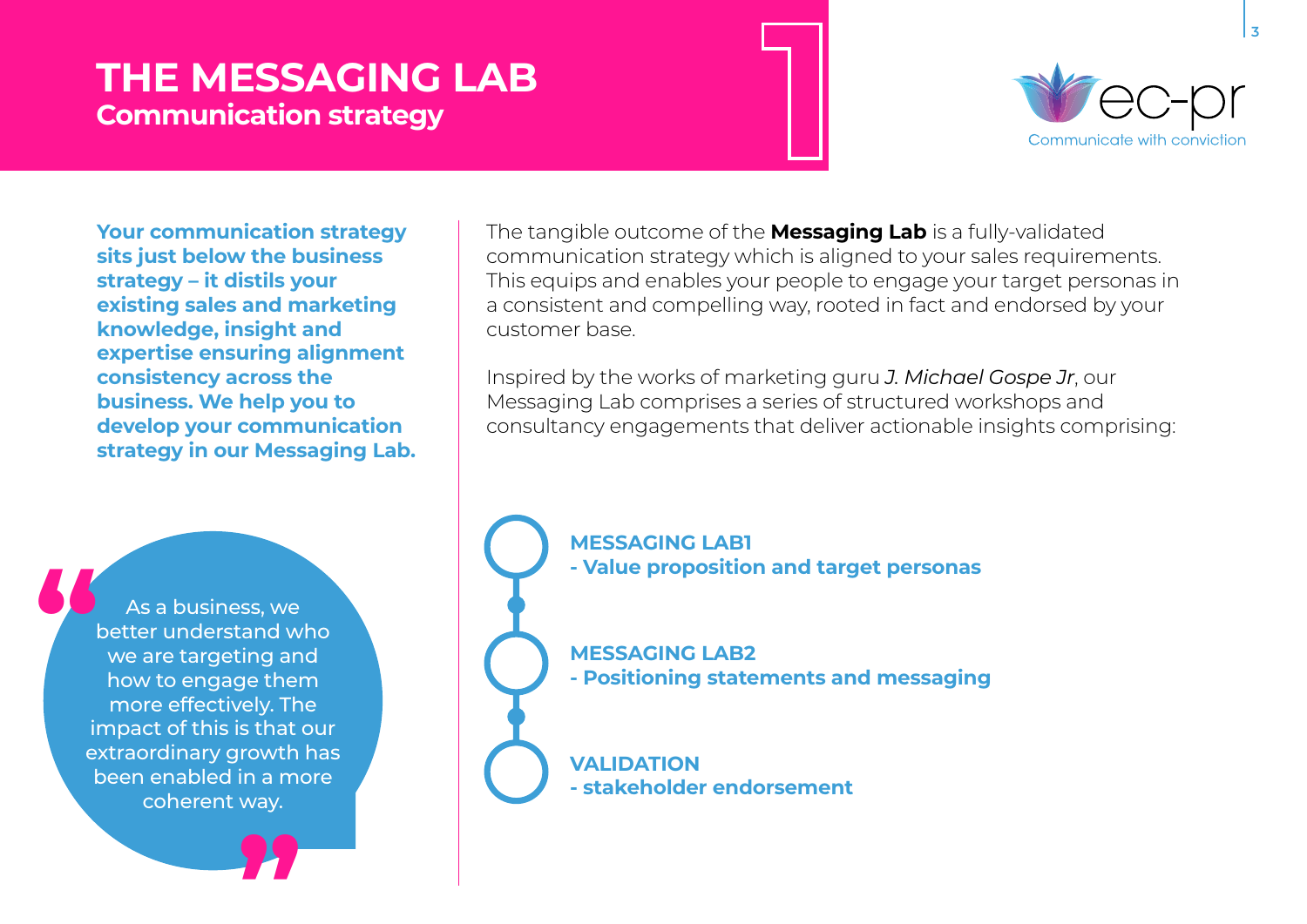### **Messaging Lab1**



**In this workshop we focus on developing and evidencing your value proposition, segmentation priorities and target personas.**

This process hones your understanding of potential target segments in order to decide which ones to proactively address. It ensures we know who we are engaging with and why; better targeting reduces waste and promotes marketing/sales collaboration.



#### **WHO THEY ARE Identify a target segment**

- Focus on responsibilities
- What problems are they experiencing?
- What goals, objectives do they share?

#### **WHERE THEY WORK**

**New prospects or current customers?**

- Classify the segment along dimensions of relevance
- Enterprises or small businesses?
- How much business do they provide you?

#### **WHY THEY ARE A GOOD TARGET?**

**Add psychologies to the mix**

- Are they early adopters, part of the majority, or market laggards?
- Are they pre-disposed to our type of solutions?
- **Do they need to be educated?**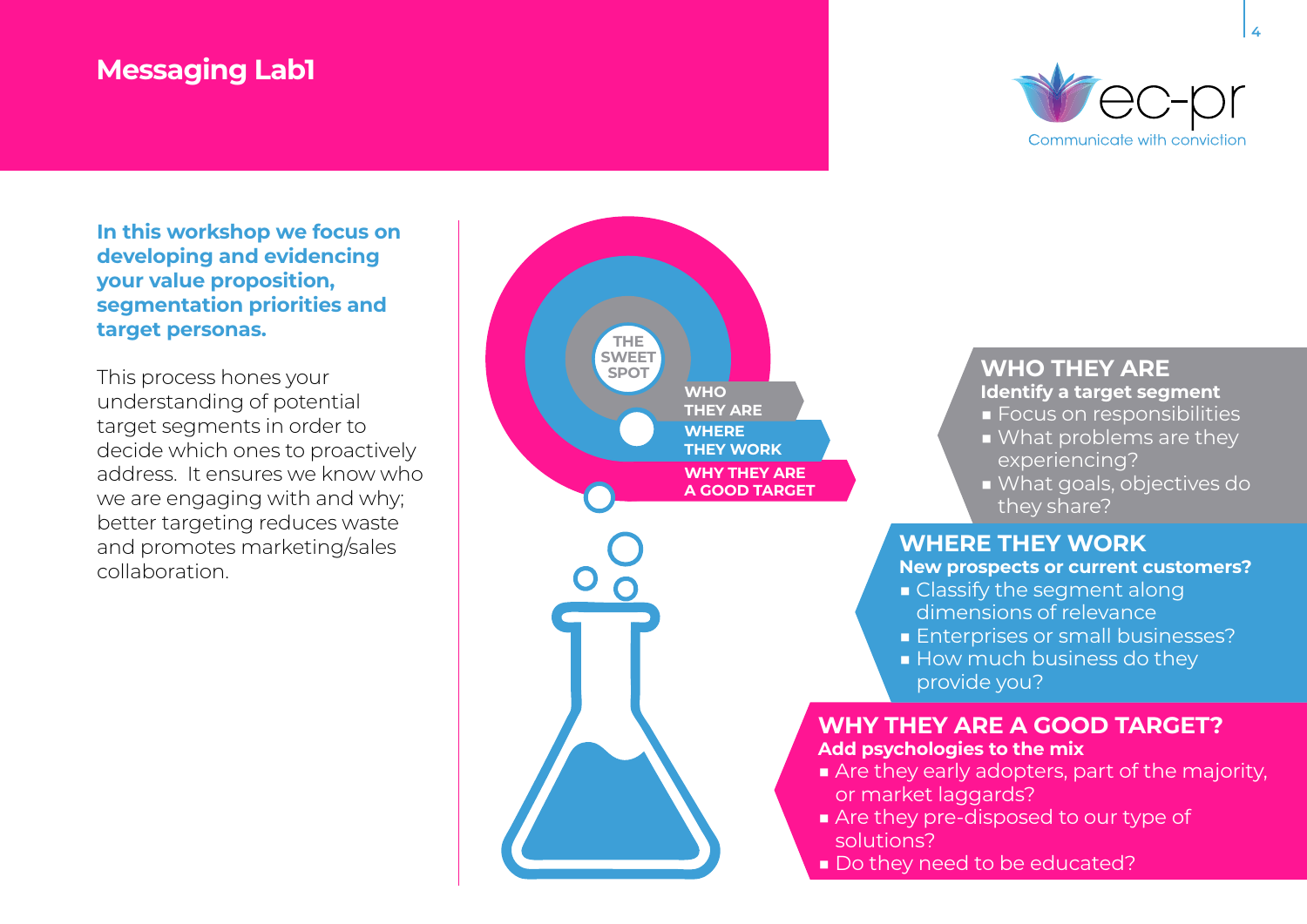### **Messaging Lab2**



**In this workshop we concentrate on forming and refining your positioning statements and messaging for each stage of the buying cycle, for each target persona.**

This helps you to save time and money by providing focus and specificity. Rigour protects your reputation against false or loose claims and elevates the communication so that it is both compelling and evidence based.

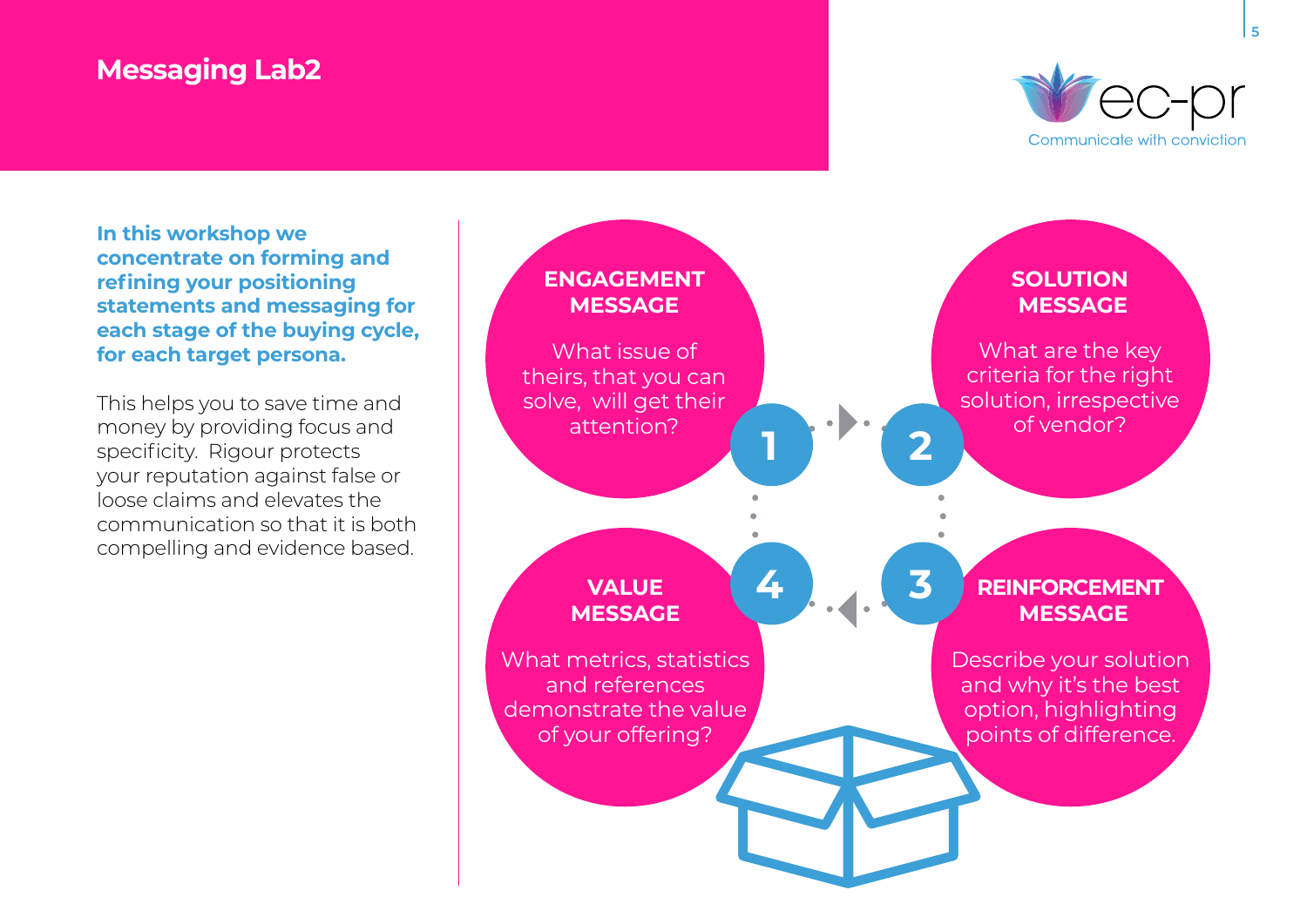### **Validation**



**We conduct research with external stakeholders to ensure your communication strategy is aligned to your customers' perceptions.** Peer feedback is considered and on-boarded or actively rejected. Several iterations of the communication strategy may follow to ensure the strategy fits and resonates both with external stakeholders, as well as sales and marketing stakeholders.

> It returned control and authority to the marketing team. We feel a greater sense of brand ownership. As a marketing team, we are better aligned and empowered. The customer validation carried out by EC-PR was the most valuable piece of work we did this year. **1999**

> > **"**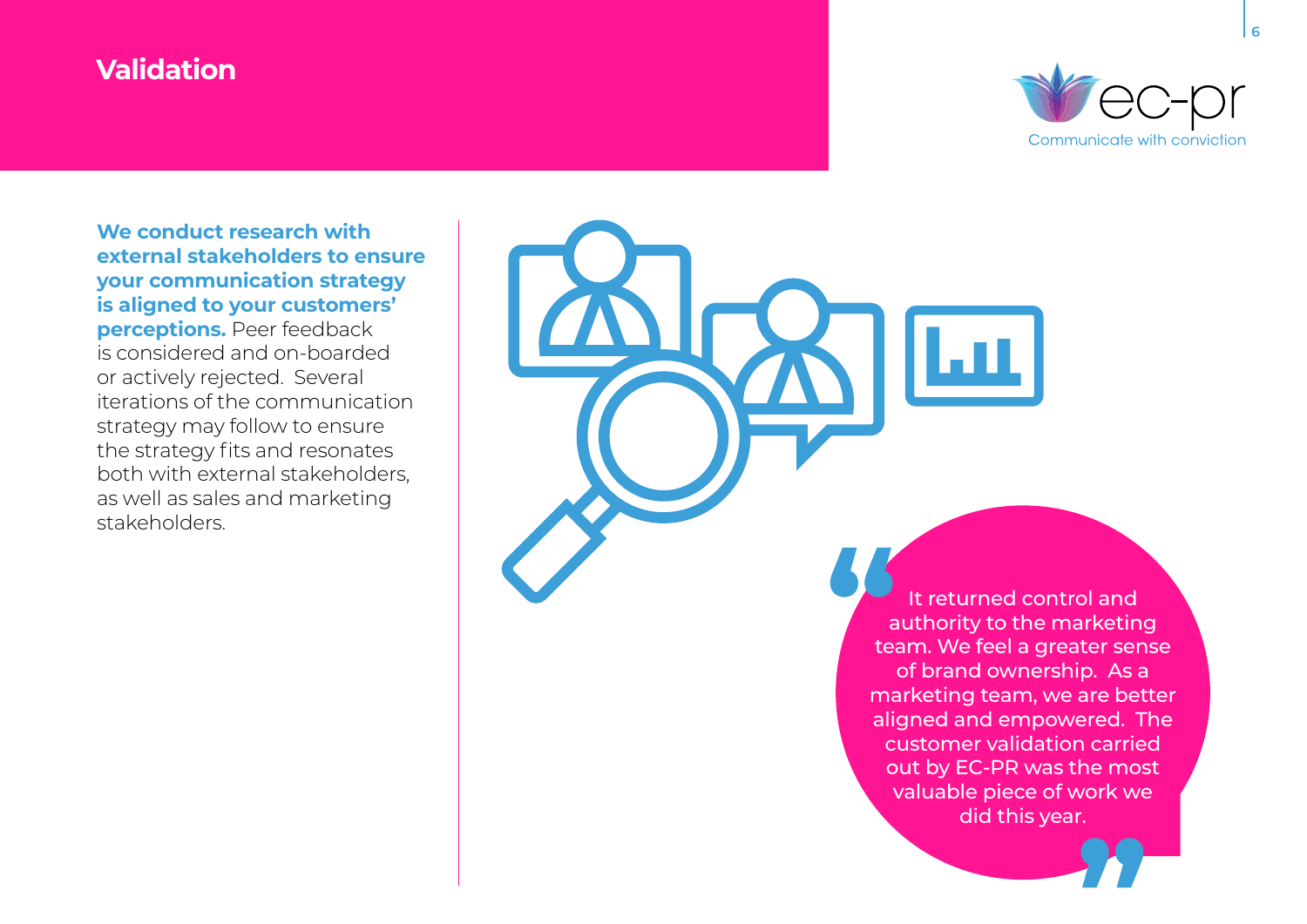## **THE FORGE Campaign Planning**





**Once you have your strategy, we need to activate it by introducing it to the wider team, embedding it amongst stakeholders and making sure all available brand assets are updated and aligned. We achieve this in The Forge.**



There are six key tools in The Forge, which can be selected according to individual needs:

**1. Messaging Immersion** – this is a workshop that ensures internal stakeholders understand and buy-in to the new comms strategy by demonstrating how it will make their jobs easier/better/more productive.

**2. Brand Asset Evaluation** – this is an audit of all Marcomms materials to make sure all the tools required to communicate with your target personas are updated or created and fully aligned.

**3. Messaging Matrix** – this ensure that your Personas have collateral serving appropriate messages at each stage of the buying cycle.

**4. Collaborate to design** individual campaigns to achieve specific business objectives amongst target personas such as cross-sell, upsell, customer acquisition etc.

**5. Anvil Report** - PESO modelling delivers integrated marcomms, extends reach and optimises investment. This helps to determine internal marketing team and external agency campaign deliverables. We work together to produce the best PESO delivery model for your needs.

**6. Media Training** - Tailored media training ensures your spokespeople are equipped to engage effectively with the media and conduct themselves with confidence.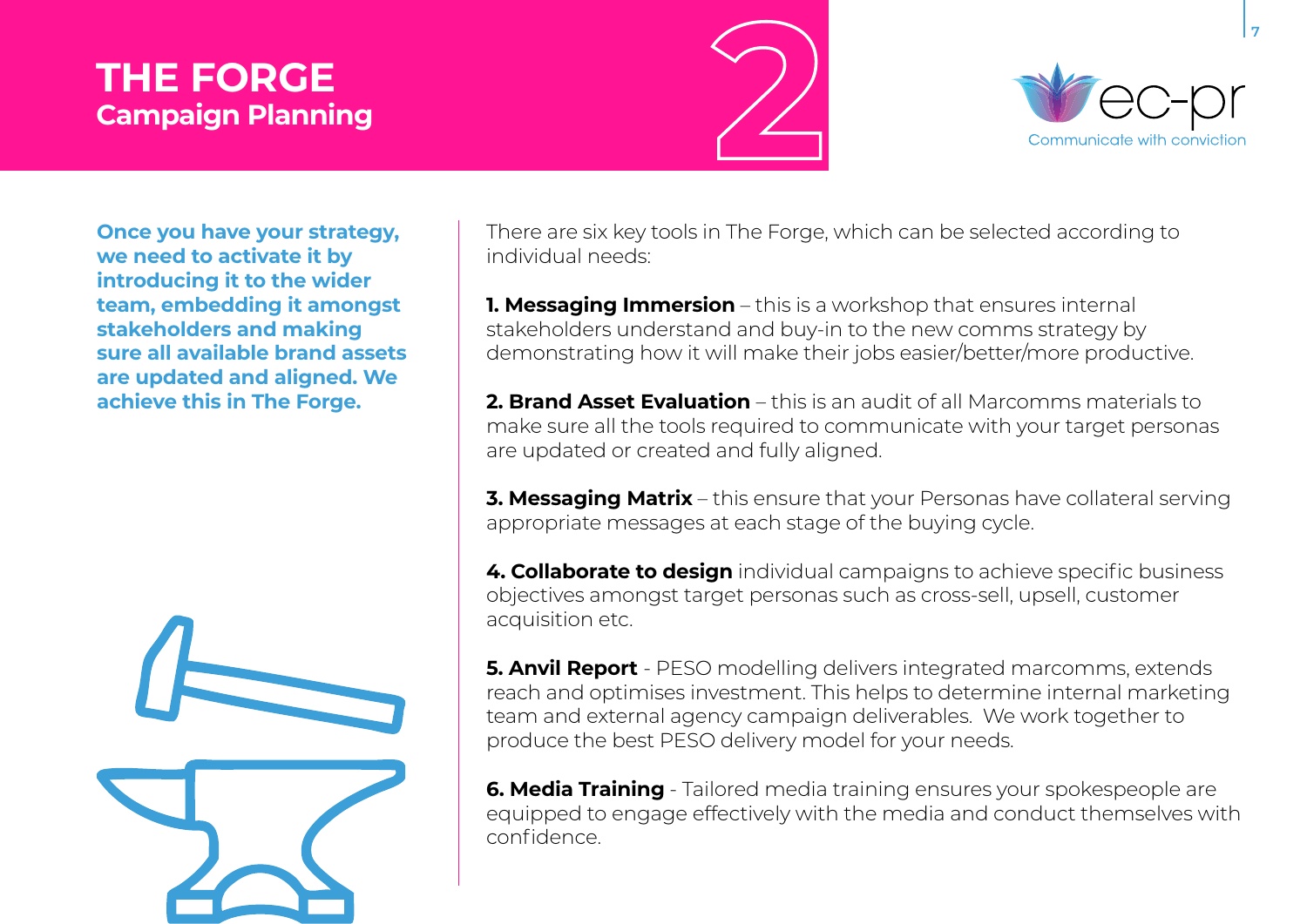## **BEEHIVE PR Delivery**





#### **…and to complete the package here's a summary of our PR delivery process:**

In this phase we focus on driving brand awareness and thought leadership in line with your communication strategy requirements. The Beehive is all about **creativity and delivery, intelligently and proactively showcasing the excellence** 

which resides in the heart of your business. The programme may comprise:



**1. Brilliant Ideas Bank** – we create an engaging, on-strategy content calendar, ideas for thought leadership, white papers, comment & insights

**2. Media relations** – we build relationships on your behalf to identify, develop and place your stories.

**3. Event support** – we deliver a structured package of activities to make your 2-day event last six months.

**4. Technical authorship** – our writing is second to none. We will develop, place, interview experts, draft and gain approvals as part of the deal.

**5. Press interviews** – we develop, secure, brief experts, facilitate and follow up opportunities.

**6. All editorial writing** – whether it's releases, features, white papers, blogs or ad hoc content, we've got it covered.

#### **7. Project management** –

meetings, admin, monthly ROI reporting. We're methodical and love a good project report!

**8. Evaluation** – in order to improve campaign design and performance.

> The PR outreach has been exceptional and has delivered everything we've asked of it. Our voice leads the media we have targeted; our authority is now established, and our share of voice is in the ascendancy. **"**

> > **"**